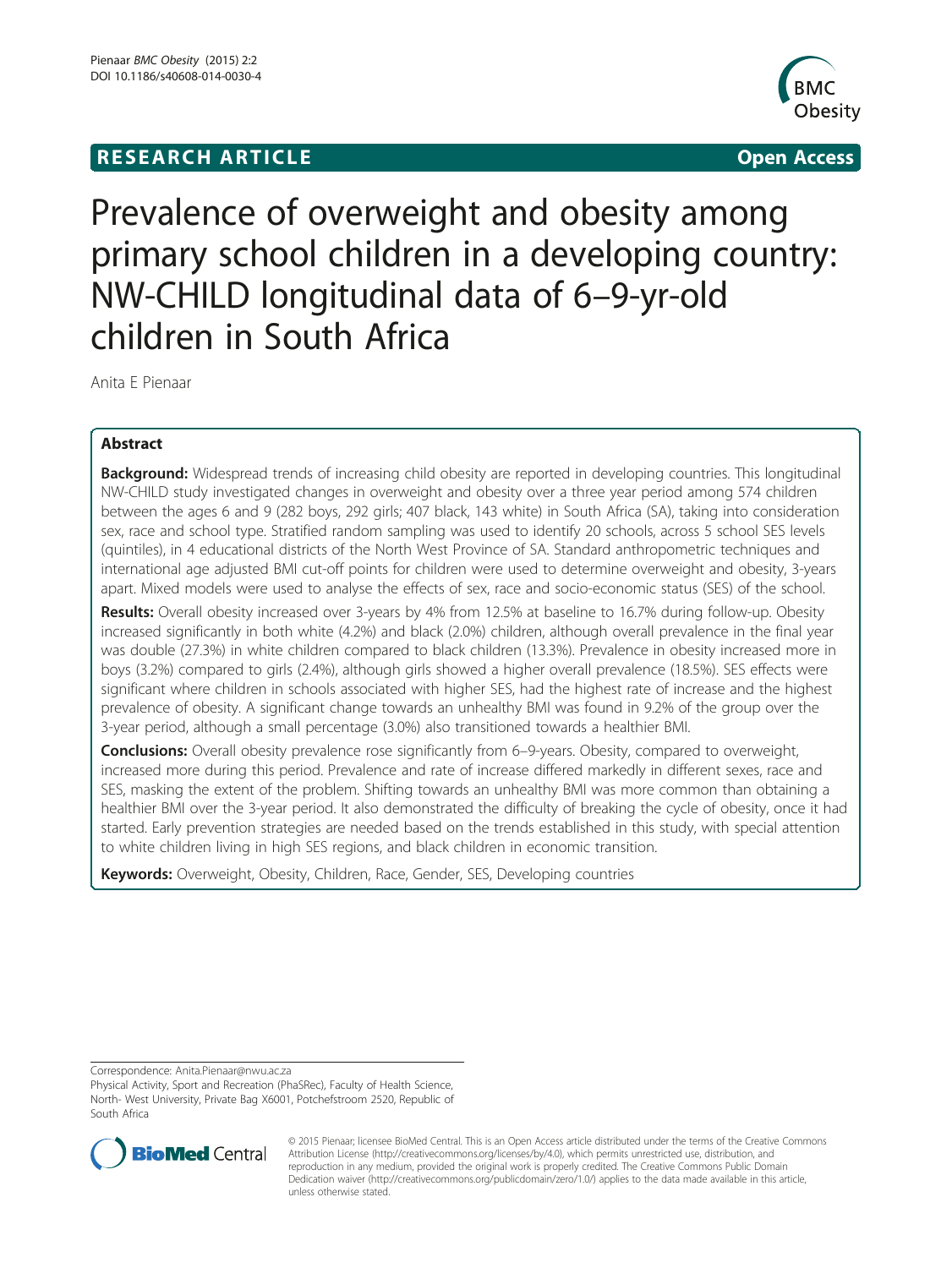## Background

The Global Burden of Disease Study [[1](#page-8-0)] describes obesity as a global health challenge showing widespread increasing trends over the past decades, with no national success stories of decreasing trends over the past 33 years. The prevalence of obesity in children rose worldwide by 47.1% between 1980 and 2013 [[1](#page-8-0)]. Overweight and obesity, which were previously considered problems afflicting mainly the affluent, are now markedly on the increase in low and middle income countries, particularly in urban areas [\[2](#page-8-0)-[4](#page-8-0)]. Globalisation, improving economic conditions and changing dietary habits in developing countries are purported as responsible for the rapid increase in obesity [[3](#page-8-0)]. This increase is associated with a lack of supportive policies in sectors such as health, agriculture, transport, urban planning, environment, food processing, distribution, marketing and education. Presently, it is estimated that more than 30 million overweight children live in developing countries and 10 million in developed countries [[3](#page-8-0)]. Available estimates for the period between the 1980s and 1990s show that the prevalence of overweight and obesity in children increased by a magnitude of two to five times in developed countries (e.g. from 11% to over 30% in boys in Canada), and up to almost four times in developing countries (e.g. from 4% to 14% in Brazil) [[5\]](#page-8-0). Globally, increasing prevalences for developing countries are reported from 1980 to 2013 in children and adolescents showing changes from 8.1% to 12.9% in boys and from 8.4% to 13.4% in girls [[1](#page-8-0)]. In 2010, 43 million children (35 million in developing countries) were estimated to be overweight and obese, with 92 million at risk of overweight [[6](#page-8-0)].

The fastest growth rates of obesity among pre-school children are found in Africa where the numbers of overweight and obese children in 2010 were more than double those reported in 1990 [[6](#page-8-0)]. Results of a systematic review [[4\]](#page-8-0) further substantiate reports of overweight/ obesity transition among school-aged children in Sub-Saharan Africa. Statistics furthermore indicate that South Africa (SA) has amongst the highest child obesity rates in Africa [[2,4](#page-8-0)]; the prevalence of obesity among South African children is comparable to that found in developed countries more than a decade ago [\[7](#page-8-0)].

A review summarizing obesity among South African children, from birth to the age of 19 years, indicates low overweight and obesity rates before 1999, with more recent studies showing a mean prevalence of just over 15% for overweight and obesity combined [[8\]](#page-8-0). This review reported that this prevalence does not give a true reflection of the problem, because overweight and obesity differ markedly between age groups, boys and girls, ethnic groups, and geographical areas. Findings also showed a significant increase in overweight and

obesity from 1999 to 2004, based on reported prevalence's of cross-sectional studies [[7](#page-8-0)].

Only a few cross-sectional studies and trend analyses have reported on obesity prevalence in adults and children in SA [\[2,9](#page-8-0)]. Rates of overweight and obesity among children between 13–19 years (grades 8–11) from the first National Youth Risk Behaviour Survey in 2002 in SA showed overweight prevalence of 6.9% for boys and 24.5% for girls, and obesity prevalence of 2.2% for boys and 5.3% for girls respectively [[2](#page-8-0)]. The researchers' remark that it is difficult to determine whether the rates observed in their study represent an increase in prevalence, although their data indicate an expanding 'epidemic' in obesity and related chronic diseases [\[2\]](#page-8-0). They concluded that consistent with data from other countries in transition, it is highly likely that overweight and obesity prevalence rates today are higher than those found 10 to 20 years ago.

Temporal trends in obesity among children and adults in SA have been reported, based on a 2005 nationally representative sample of 1–9-year-old children and a sample of 16–35-year-old adolescents and adults, compared with study populations from the SA National Food Consumption Survey (NFCS) 1999. Data were re-analysed according to the WHO 2006 and 2007 reference values [[9](#page-8-0)]. Taking into account the limitations of a comparison between the 1999 and 2005 national data, a significant decrease was however seen in overweight based on BMI nationally (17.1% to 14% (10% overweight and 4% obese). An overall overweight and obesity prevalence of 10.3% is also reported among 7–9 year-old children [[9\]](#page-8-0).

Time trend analyses of obesity prevalence, based on representative and national surveys, have also been performed in developed countries including Portugal [[10](#page-9-0)], Japan [\[11\]](#page-9-0), Slovenia [[12](#page-9-0)], UK [[13](#page-9-0)], USA [[14,15](#page-9-0)] and Canada [[16\]](#page-9-0). Some report rising obesity prevalence among child populations [[10,11](#page-9-0)], although trends of levelling-off and stabilizing prevalence's are also reported (e.g., in the USA [[14](#page-9-0)] and in the UK [[13](#page-9-0)]. Furthermore, researchers [[15\]](#page-9-0) conclude that although nationally representative data of prevalence rates among children in the USA were not significantly different from 2009 to 2010, more severe forms of obesity have increased over the last 14 years. In Slovenia, twenty year trends indicate that the odds for obesity (odds ratio 3.7) is growing at higher rates than overweight (odd ratio 1.7) per year, especially among boys [[12](#page-9-0)]. Trends indicating higher obesity increases in boys are also reported elsewhere [[1](#page-8-0)[,11,13,16](#page-9-0)]. Age adjusted BMI increased in Japanese children over a 25-year-period; 6-14-year-old boys showed an increase of 0.32 kg/m2 per 10 years, and 0.24 kg/m2 per 10 years in girls [[11](#page-9-0)]. In Canada, during the period from 1986 to 1996, overweight increased among boys from 11% to 33%, and from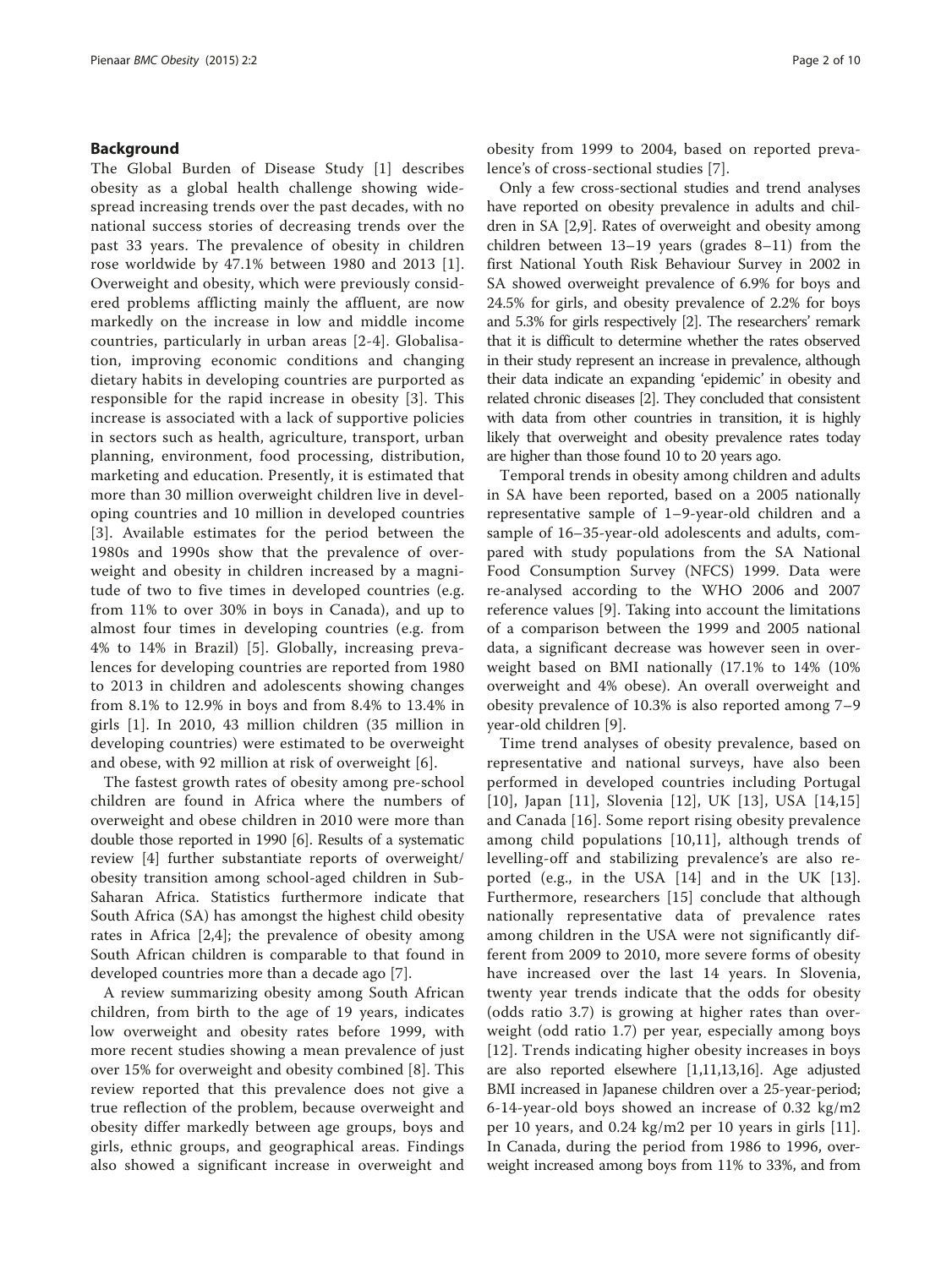13% to 27% among girls while obesity increased from 2% to 10% in boys and from 2% to 9% in girls [[16](#page-9-0)]. Time trends in the UK (1995–2010), based on the Health Survey of England, indicated marked increases in prevalence of boys 2–15 years from 11% to 17% while girls showed increases from 12% to 15%.

Overweight and obesity are highlighted as a major public health issue in SA [\[17](#page-9-0)], and there is a clear need for accurate estimates of the prevalence and severity of obesity. Continued surveillance of nutritional status, as an important component of a national strategy to prevent and control both malnutrition and chronic diseases, is recommended [[2](#page-8-0)]. Cross-sectional studies [\[7,](#page-8-0)[17](#page-9-0)-[20](#page-9-0)] and results of trend analyses [\[2,9](#page-8-0)] are available of SA children. However, there are only a few studies reporting on the prevalence of obesity longitudinally in pre-pubertal South African children. This leaves a gap in the knowledge regarding the rate of growth of this health problem. Such studies can provide accurate estimates of the rate of change in obesity prevalence among pre-pubertal children. It can also ensure the chances of improved and accurate knowledge about weight changes in the same individual, thus providing direction for future research. The association of the adiposity rebound, which is reported to occur around the age of six, and obesity in later years, further highlight that the period between 6 and 9 years may be a critical period for obesity prevention [\[21](#page-9-0)]. Recent findings also indicate that obesity intervention is most successful during the pre-pubertal period [\[22\]](#page-9-0). This study was designed to address this knowledge gap by obtaining more information about the current rate of change in overweight and obesity in pre-pubertal children in the age range 6–9 years in the North West Province (NWP) of SA taking into consideration sex, race and school SES quintiles.

# Method

#### Study design, setting and population

The research formed part of the NW-CHILD (Child-Health-Integrated-Learning and Development) longitudinal study. Measurements were made at 3-intervals between 6 and 12 years (grade 1, grade 4, grade 7). This study was conducted in 1 of the 9 provinces in SA, the North-West Province (NWP) where approximately 8.2% of the national population lives. The NWP is characterised by high poverty levels especially in rural areas, unequal distribution of income between different population groups, and unemployment [\[23\]](#page-9-0). Income per capita in the NWP is seventh from nine provinces and it is estimated that 72.9% of children living in the NWP suffer from poverty [\[24\]](#page-9-0).

# Sample size

The total group that were measured during baseline in 2010, when the participants were in grade 1, consisted of 816 learners (419 boys and 397 girls, 567 black, 218 white, 20 mixed ancestry and 11 Indian children), with a mean age of 6.78 years. Three years later, in 2013, 574 children with a mean age 9.87 (±038), were available for the  $1<sup>st</sup>$  interval point measurements, which represented an attrition rate of 30.1% of the original sample. Boys  $(n = 282, 49.12\%)$  and girls  $(n = 292, 50.87)$  were equally distributed in the group. 27 mixed ancestry and Indian children were part of the group but were omitted from the racial comparison because of the small numbers. More black ( $n = 407$ ) than white ( $n = 143$ ) children were part of the group, while the number of children in the different school quintiles ranged between 96 and 130. The distribution of the learners in the different school quintiles was as follows: Quintile  $(Q)$  1 (n = 120); Quintile 2 (n = 96), Quintile 3 (n = 130), Quintile 4 (n = 108) and Quintile 5 ( $n = 120$ ). A possible bias as a result of lost subjects during follow-up were analysed using independent t-testing, calculating differences between lost subjects and those who remained in the study in 2013, in baseline height ( $p = 0.553$ ,  $d = 0.04$ ), mass ( $p = 0.03$ ,  $d = 0.16$ , BMI (p = 0.008, d = 0.19) and fat percentage  $(p = 0.223, d = 0.09)$ . No evidence of bias could be found based on the insignificant Cohen's d-values [[25\]](#page-9-0).

#### Sampling method

The participants were selected by means of a stratified random sample. Stratification was done by school district, gender and school quintile (Q) in collaboration with the Statistical Consultation Service of the North-West University (NWU). To determine the sample, a list of schools in the NWP was obtained from the Department of Basic Education. From the list of schools in the NWP, which are grouped in 8 education districts, each representing 12–22 regions with approximately 20 schools (minimum 12, maximum 47) per region, stratified random sampling was used to select regions and schools with regard to population density and school status (Quintile 1, i.e. schools from very poor economic sectors to Quintile 5, i.e. schools from very good economic sectors). The quintile status of a school is determined by the National Treasury, according to the National Poverty Table, obtained from the National Census data which include income, dependant ratios and levels of literacy. This poverty classification is used by the Department of Basic Education in each province to classify schools in different quintiles. Quintile 1 and 2 schools are the poorest schools and are released from paying any school fees [[23](#page-9-0)]. Throughout the paper Q1-3 schools will by definition represent schools from low SES, while Q4-5 schools will represent high SES.

#### Anthropometry

The anthropometric measurements included the following: height (cm), body mass (kg), skinfolds (sub-scapular and triceps, mm) and waist circumference (cm). These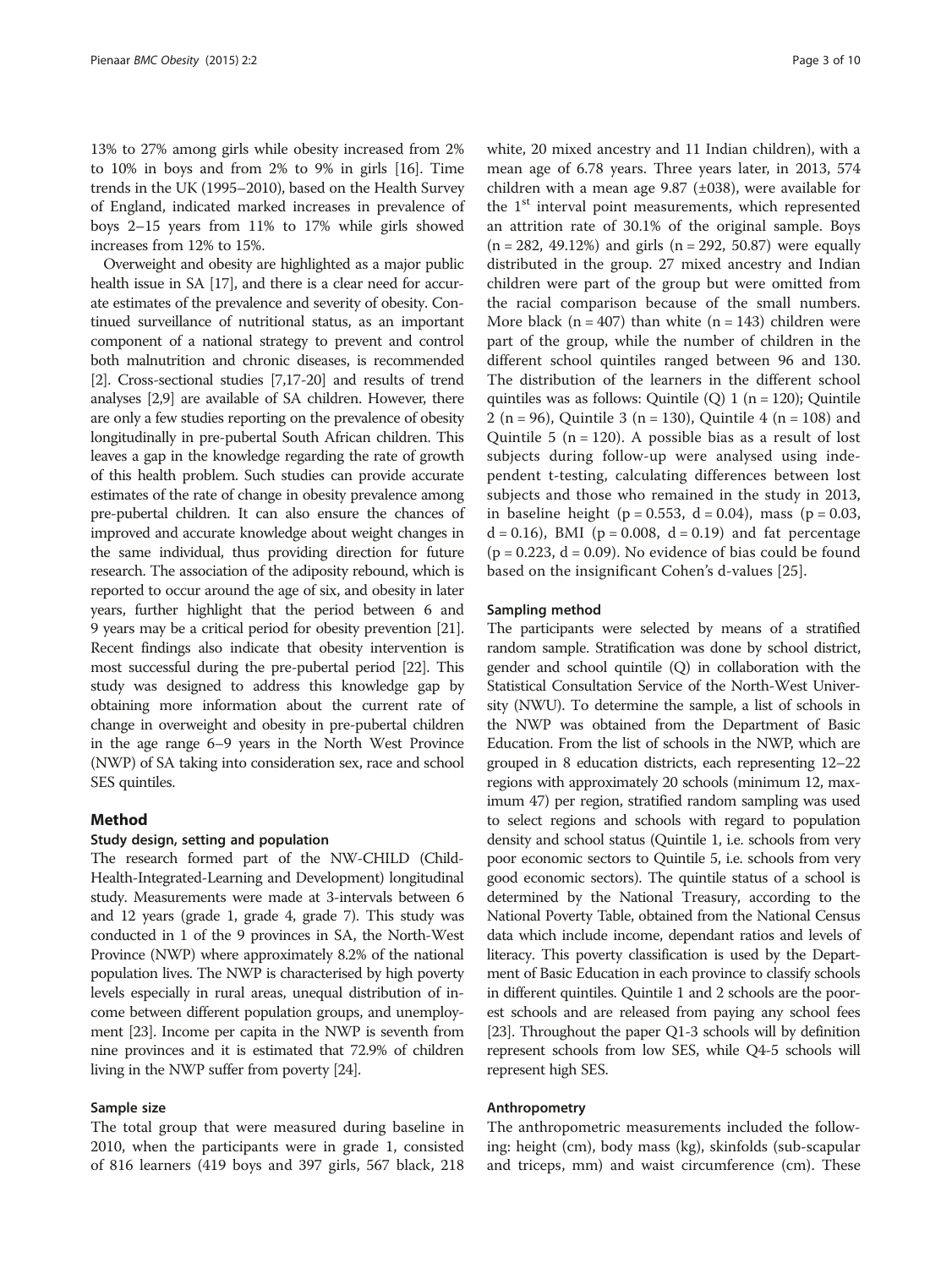variables were measured by trained postgraduate students in Human Movement Sciences. All measurements were done in accordance to the protocol of the International Society for the Advancement of Kinanthropometry [[26](#page-9-0)]. Height was measured barefoot to the nearest 0.1 cm by means of a Harpenden portable stadiometer (Holtain Limited, U.K.). Body mass was measured with an electronic scale (BF 511, Omron) to the nearest 0.1 kg. From the height and body mass measurements the body mass index (BMI) was calculated for each participant (body mass (kg)/height  $(m)^2$ ). The triceps and sub-scapular skinfolds were measured with a pair of Harpenden skinfold callipers and each skinfold was measured twice to obtain an average of the two measurements. [[27](#page-9-0)]. Cut-off values for the sum of the triceps and subscapular skinfolds for 6 to 7-year-old overweight boys are 16–17, for overweight girls 19–22, for 6 to 7-year-old obese boys 20–24 and for obese girls 27–28. Cut-off values for 9 to 10-year-old overweight boys are 23–24, for overweight girls 29–32, for 9 to 10-year-old obese boys 34–33 and for obese girls 41–43 [[27](#page-9-0)]. These skinfold measurements were selected because they show the highest relation with the overall percentage of fat in the bodies of children [[28\]](#page-9-0). Intrarater reliability was determined by intra-class correlation coefficients which showed good reliability for the subscapular (.994) and the triceps (.995) skinfolds.

The prevalence of overweight (OW) and obesity (OB) was determined by using the International age-adjusted cut-off points provided by Cole et al. (2000) [\[29\]](#page-9-0). Children have a risk for overweight and obesity if their BMI is respectively between the  $85<sup>th</sup>$  and  $95<sup>th</sup>$  percentile for age and gender. The following international cut-off values were used. It is calculated for overweight and obesity by sex between 2 and 18 years, defined as body mass index between 25 and 30 kg/m2 up to the age of 18. These cutoff values for girls are: 6 years: 17.34/19.65, 6.5 years: 17.53/ 20.08, 7 years: 17.75/20.51, 7.5 years: 18.03/21.01, 8 years: 18.35/21.57, 8.5 years: 18.69/22.18, 9 years: 19.07/22.81, 9.5 years: 19.45/23.46, 10 years 19.86/24.11, 10.5 years: 20.29/24.77. The cut-off values for boys are: Boys 6 years: 17.55/19.78, 6.5 years: 17.71/20.23, 7 years: 17.92/20.63, 7.5 years: 18.16/21.09, 8 years 18.44/21.60, 8.5 years: 18.76/ 22.17, 9 years: 19.10/22.77, 9.5 years: 19.46/23.39, 10 years: 19.84/24.00, 10.5 years: 20.20/24.57. Throughout the paper, subjects described as obese are by definition also classified as overweight.

#### Ethical clearance and administrative clearance

Ethical approval for the study was obtained from the Ethics Committee of the NWU (No. 00070 09 A1). Permission was also obtained from the Department of Basic Education of the NWP and the principals from the selected schools. Informed consent had to be provided

for each child by their parents or legal guardian, before they were allowed to participate in the study.

#### Statistical analysis

Data was descriptively analysed by means and percentages. Linear mixed models in SPSS (version 22) were used with school as subject and an unstructured covariance matrix to determine the main effects of race, gender and SES as well as all interaction effects, using the 2010 baseline measurements as co-variants. Frequency tables were used to determine prevalence of overweight and obesity by group, sex, race and school quintile. Significance of differences in BMI categories and shifts over time in this relationship ( $p < 0.05$ ) were determined by 2-Way summary tables. Pearson Chi-square analysis determined statistical significance of differences in BMI status and relationships over time, while the Cramer's V was used to establish effect sizes. The following values are used as an estimation of practical significance (Cramer's  $V = 0.1$  (small), 0.3 (moderate), 0.5 (large) [\[25\]](#page-9-0).

#### Results

Table [1](#page-4-0) provides the statistics of obesity prevalence in 2010 and 2013, by group, but also according to sex, white and black children and different school quintiles. During follow-up in 2013, the group had a combined overweight (9.4%) and obesity (7.3%) prevalence of 16.7%, compared to that found in 2010 (Combined OW/OB =  $12.7\%$ ; 8.2% OW; 4.5% OB). Prevalence during follow-up was 14.9% and 18.5% respectively for boys and girls, compared to that found during baseline (10.6% and 14.7%). White children displayed a prevalence of 27.3% compared to 13.3% in black children during follow-up, where the prevalence increased respectively from 20.3% in white children and 10.3% in black children during baseline. The change in prevalence in the different school types was much lower in Q1–Q3 schools which had only black learners compared to that found in Q4–Q5 schools which had black and white learners (Q1-9.2%– 10.0%; Q2-8.3%–8.5; Q3-3.9%–7.7%, Q4-19.4%–25.9; Q5-23.3%–31.7%).

The combined OW/OB prevalence of 16.7% during follow-up, showed an increase of 4.0% over the 3-yearperiod in the group, increasing from 12.7% during baseline. Overweight increased with 1.2% from 8.2% to 9.4%, compared to obesity which increased more with 2.8% from 4.5% to 7.3%. Obesity prevalence also increased more in boys (3.2%) from 3.9% to 7.1% compared to that of girls (2.4%) changing from 5.2% to 7.5%. Obesity increased significantly in black (1.96%) and in white participants (4.2%). The highest rates of obesity increases were found in Q3 (1.5% to 3.9%), Q4 (8.3% to 14.8%) and Q5 (5.8% to 10.0%) schools.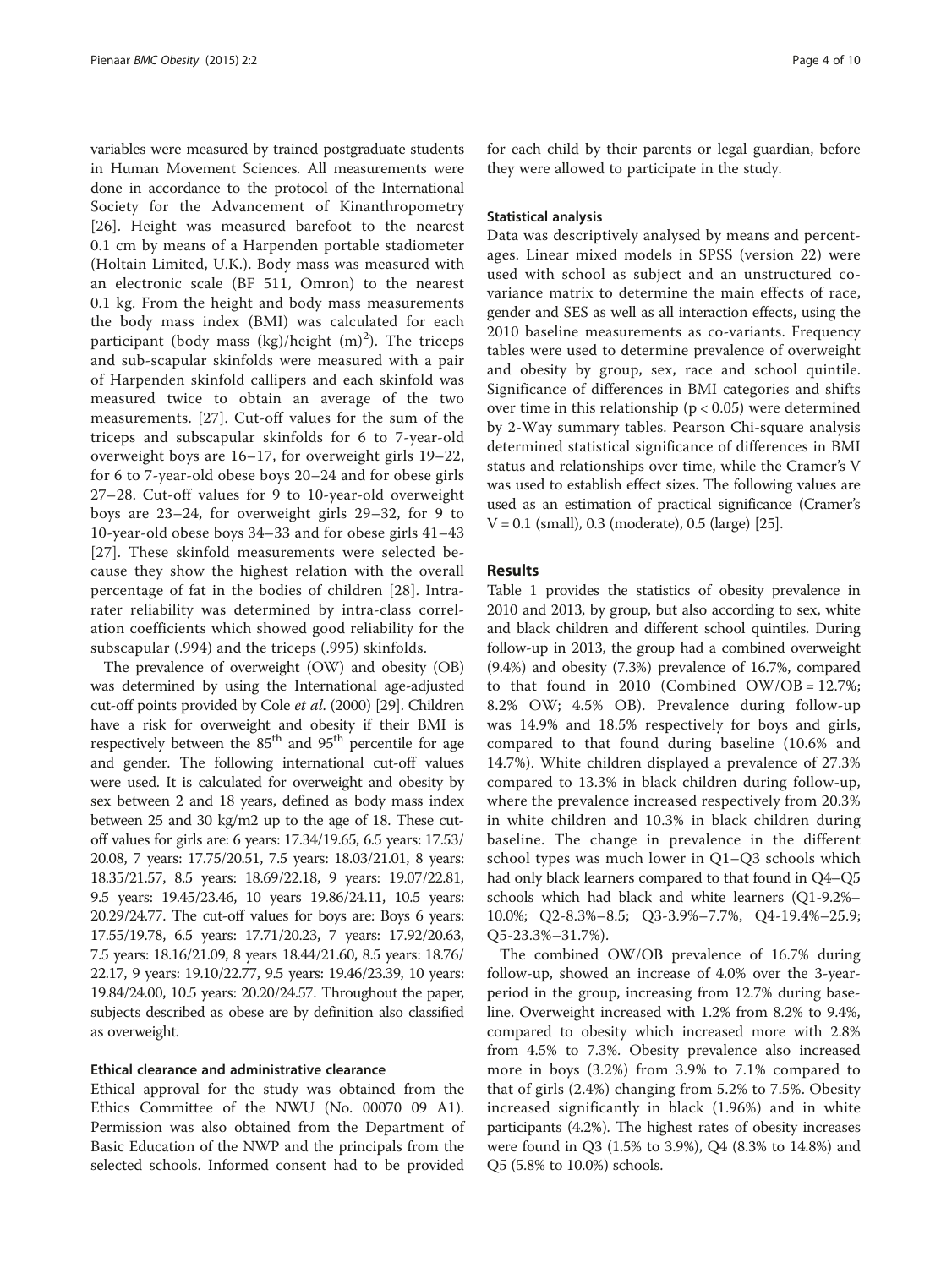|              | Ν   | Normal weight |            | Overweight |            | Obese      |            | Overweight & obese |            |
|--------------|-----|---------------|------------|------------|------------|------------|------------|--------------------|------------|
|              |     | 2010 % (n)    | 2013 % (n) | 2010 % (n) | 2013 % (n) | 2010 % (n) | 2013 % (n) | 2010 % (n)         | 2013 % (n) |
| Group        | 574 | 87.3 (501)    | 83.3 (478) | 8.2(47)    | 9.4(54)    | 4.5(26)    | 7.3(42)    | 12.7               | 16.7       |
| <b>Boys</b>  | 282 | 89.4 (252)    | 85.1 (240) | 6.7(19)    | 7.8(22)    | 3.9(11)    | 7.1(20)    | 10.6               | 14.89      |
| Girls        | 292 | 85.3 (249)    | 81.5 (238) | 9.6(28)    | 11.0(32)   | 5.1(15)    | 7.5(22)    | 14.7               | 18.5       |
| White        | 143 | 79.8 (114)    | 72.7 (104) | 13.3(19)   | 16.1(23)   | 6.99(10)   | 11.2(16)   | 20.3               | 27.3       |
| <b>Black</b> | 407 | 89.7 (365)    | 86.7 (353) | 6.6(27)    | 7.6(31)    | 3.7(15)    | 5.7(23)    | 10.3               | 13.3       |
| Quintile 1   | 120 | 90.8 (109)    | 90.0 (108) | 5.8(7)     | 6.7(8)     | 3.3(4)     | 3.3(4)     | 9.2                | 10.0       |
| Quintile 2   | 96  | 91.7 (88)     | 91.7 (88)  | 4.2 $(4)$  | 3.1(3)     | 4.2 $(4)$  | 5.2(5)     | 8.3                | 8.5        |
| Quintile 3   | 130 | 96.1 (125)    | 92.3 (120) | 2.3(3)     | 3.9(5)     | 1.5(2)     | 3.9(5)     | 3.9                | 7.7        |
| Quintile 4   | 108 | 80.6 (87)     | 74.1 (80)  | 11.1(12)   | 11.1(12)   | 8.3(9)     | 14.8 (16)  | 19.4               | 25.9       |
| White        | 53  | 86.8 (46)     | 81.1 (43)  | 7.6(4)     | 5.7(3)     | 5.7(3)     | 13.2(7)    | 13.3               | 18.9       |
| Black        | 49  | 73.5 (36)     | 65.3(5)    | 14.3(7)    | 18.4(9)    | 12.2(6)    | 16.3(8)    | 26.5               | 34.7       |
| Quintile 5   | 120 | 76.7 (92)     | 68.3 (82)  | 17.5(21)   | 21.7(26)   | 5.8(7)     | 10.0(12)   | 23.3               | 31.7       |
| White        | 90  | 75.6 (68)     | 67.78(61)  | 16.7(15)   | 22.2 (20)  | 7.8(7)     | 10.0(9)    | 24.5               | 32.2       |
| Black        | 29  | 79.3 (23)     | 68.9 (20)  | 20.7(6)    | 20.7(6)    | 0(0)       | 10.3(3)    | 20.7               | 31.0       |

<span id="page-4-0"></span>Table 1 Obesity prevalence in 2010 and 2013, by group, sex, race and school quintile

Note- Q1–Q3 schools included only black children.

Table 2 displays percentage shifts in BMI categories over the 3-year period. Overall, 87.8% of the group stayed within the BMI classification that they were classified in during the baseline measurements. A significant upward transition of 9.2% (Cramer's  $V = .530$ ) was however, found in the group, where 53 participants moved from a normal weight to overweight or obese classification based on BMI. A reverse trend was however, also observed, but among a much lower percentage of the group  $(n = 17, 3.0\%)$ . Similar, but bigger upward compared to downward shifts were observed in both sexes (Table 2), while more girls showed decreasing tendencies. In white children, a significant shift (Cramer's  $V = .531$ ) towards overweight and obesity took place among  $14.7\%$  (n = 21) of the group, compared to 4.9%  $(n = 7)$ , shifting from overweight and obese to normal weight. Among black children, a significant upward shift towards an unhealthy BMI occurred in 7.4% children  $(n = 30)$  compared to a reverse tendency of 2.5% in 10 children (Cramer's  $V = .531$ ). This indicates that for every 3 children that move into an overweight or obese category, one transferred back to a healthier classification. The difference between increasing and decreasing tendencies in the different school quintiles was much bigger in Q3–Q5 schools (5.3%, 11.1% and 12.5% respectively) compared

to in Q1 to Q3 schools (0.8% and 1.0%), where the percentages of participants showing upward or downward transitions were more or less the same. A clear upward transition to more overweight or obese categories, is however evident from Table 2, showing that children attending school quintiles associated with higher SES are more prone to become overweight or obese than children attending school quintiles associated with lowers SES.

Tables [3](#page-5-0) and [4](#page-5-0) provide descriptive data of the group  $(N = 574)$  during the baseline and follow-up measurements, according to gender, race and school quintile by means of mixed models. Descriptive values of height, body mass, BMI and fat percentage are displayed as well as the significance of main effects for follow-up measurements. Linear mixed models on baseline measurements (2010) indicated a quintile\*sex interaction for height where boys in Q4 schools where practically significantly taller than girls  $(d = 0.82)$ . A race\*quintile interaction for BMI also indicated that black children in Q4 schools had significantly higher BMI values than white children  $(d = 0.5)$ . For baseline fat percentage, both quintile and race were statistically significant, while for baseline mass only quintile had a significant effect. In the follow-up, baseline measurements of 2010 (height, mass, BMI and fat percentage respectively)

| Table 2 Percentage shift in BMI categories over a 3-yr-period |  |  |  |  |  |
|---------------------------------------------------------------|--|--|--|--|--|
|---------------------------------------------------------------|--|--|--|--|--|

|          | Group % (n) | Boys % (n) | Girls % (n) | White % (n) | Black % (n) Q1 % (n) Q2 % (n) Q3 % (n) |        |        |        | Q4 % (n) Q5 % (n) |          |
|----------|-------------|------------|-------------|-------------|----------------------------------------|--------|--------|--------|-------------------|----------|
| Increase | 9.2(53)     | 9.2(26)    | 9.2(27)     | 14.7(21)    | 7.4(31)                                | 3.3(4) | 4.2(4) | 6.2(8) | 13.9 (15)         | 18.3(22) |
| Decrease | 3.0 (17)    | 2.1(6)     | 7.3(11)     | 5.0(7)      | 2.5(10)                                | 2.5(3) | 3.1(3) | 0.8(1) | 2.8(3)            | 5.8(7)   |

 $%$  = percentage; n = number of participants in parentheses; W = White; B = Black; Q = Quintile.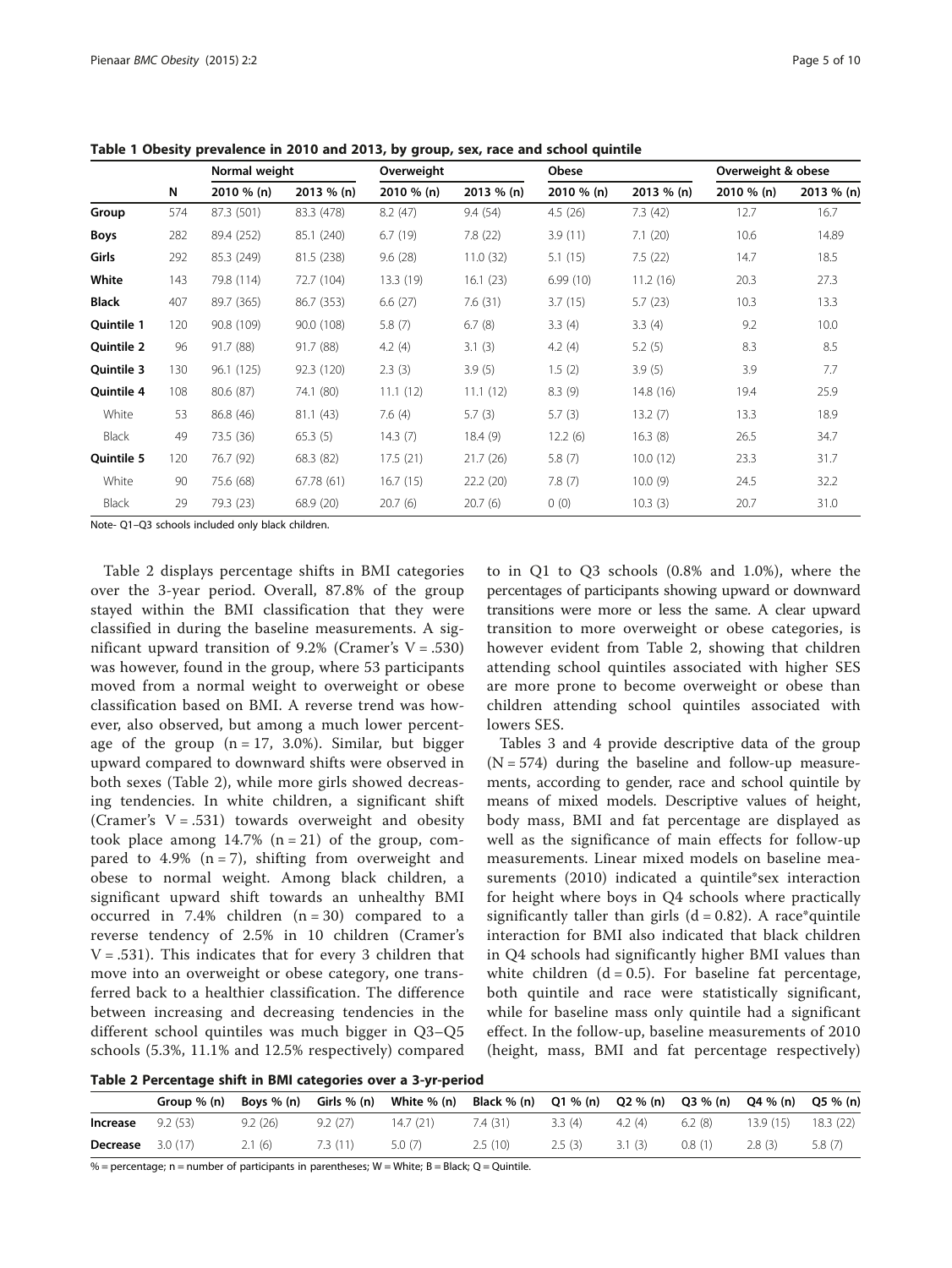<span id="page-5-0"></span>

| Table 3 Body composition characteristics of the group and by sex and race in 2010 and 2013 and significance of |
|----------------------------------------------------------------------------------------------------------------|
| differences during follow-up according to mixed models with school included as subjects                        |

|             | Group<br>$(N = 574)$ |        | <b>Boys</b><br>$(n = 282)$ |       | Girls<br>$(n = 292)$ |       | Sex p value | White<br>$(n = 143)$ |      | <b>Black</b><br>$(n = 407)$ |      | Race p value | Mixed models MSE |  |
|-------------|----------------------|--------|----------------------------|-------|----------------------|-------|-------------|----------------------|------|-----------------------------|------|--------------|------------------|--|
|             | 2010                 | 2013   | 2010                       | 2013  | 2010                 | 2013  | 2013        | 2010                 | 2013 | 2010                        | 2013 | 2013         | 2013             |  |
| Height (cm) | 119.76               | 135.37 | 121.3                      | 136.0 | 19.9                 | 136.0 | 0.588       | 123.7                | 38.0 | 19.3                        | 35.3 | 0.723        | 80.9             |  |
| Mass (kg)   | 22.59                | 32.29  | 23.3                       | 32.9  | 22.9                 | 33.7  | 0.662       | 24.8                 | 35.5 | 22.5                        | 32.4 | 0.240        | 68.3             |  |
| BMI $kg/m$  | 15.65                | 17.39  | 15.8                       | 17.5  | 15.8                 | 18.0  | 0.225       | 16.1                 | 18.2 | 15.7                        | 17.5 | 0.073        | 13.2             |  |
| Fat %       | 15.87                | 20.33  | 16.6                       | 20.3  | 16.2                 | 22.0  | 0.032       | 16.9                 | 21.7 | 16.2                        | 21.0 | 0.008        | 61.5             |  |

BMI = Body Mass Index; Fat % = Fat percentage; N = Participants; Significant difference, p < 0.05, MSE = mean square error.

were also included as co-variates to determine the effects of race, sex and quintile in the linear model. Interaction effects that showed significance in these analyses were Quintile\*race for BMI and mass\*quintile. The main effects of SES (school types expressed as quintiles), were significant for all variables, while sex and race were only significant with regards to fat percentage. Quintile 1 to 3 schools included only black children, but the interaction between race and quintile was evident in Q4 schools where the BMI and mass of black children were significantly higher in 2013 compared to those of white children (BMI 19.8 vs 17.6,  $d = 0.61$  and mass 38.3 kg vs 33.9 kg, $d = 0.53$ ).

#### **Discussion**

The aim of this study was to determine the rate of increase in prevalence of overweight and obesity over a 3-year-period in pre-pubertal South African children. This is a first study in SA, a developing country, to provide prevalence statistics of childhood obesity obtained by follow-up measurements in pre-pubertal children, aged 6 to 9-years. 12.7% of the group were OW or OB in 2010, compared to 16.7% of the same group in 2013. The rate of increase in the group was 4.0% over the 3-year period. Increases in the group were similar in boys and girls, while white children had much higher increases compared to black children as a group, and higher SES (which included white and black children) also contributed to higher prevalences and rates of increase. A different picture of the extent of the problem

emerged, when interactions of race and SES were considered, than when the participants were analysed as a group. White children had a prevalence increase of 7.0% (20.3% to 27.3%), which was double compared to black children where the increase was 3.0% (10.3% to 13.3%). However, in Q4 and Q5 schools black children showed higher increases in combined OW/OB compared to white children (8.2% vs 5.2% Q4, 9.4% vs 7.7% Q5, Table [1](#page-4-0)), which was also much higher than the increase for black children when analysed as a group (3%) or for Q1–Q3 schools were only black children were enrolled in these schools. Overall Q4 and Q5 schools which represent children from more affluent families and environments showed much bigger increases in prevalence compared to Q1 to Q3 schools which can be ascribed to improved living conditions. The main effects of SES in 2013 were significant for all variables, while sex and race were only significant for fat percentage. The Quintile\*race interaction effect for BMI showed significantly higher BMI values among black children compared to white children in Q4 schools. The higher BMI of black children compared to white children in higher SES, can in part be ascribed to the economic transition of black families in South Africa, although a longitudinal study in America over a period of 17-years of racial differences [[30\]](#page-9-0) in 5–14 year old children, also confirmed contrasting patterns of increase in BMI between white and black children. Annual increases in BMI varied in this study from 0.60 kg $\ell^2$  per year in white girls to 0.78 kg/<sup>2</sup> per year in black girls and

Table 4 Body composition characteristics by school quintile in 2010 and 2013 and significance of differences during follow-up according to mixed models with school included as subjects

|              | <b>Ouintile 1</b><br>$(n = 120)$ |      | <b>Ouintile 2</b><br>$(n = 96)$ |       | <b>Ouintile 3</b><br>$(n = 130)$ |       | <b>Ouintile 4</b><br>$(n = 108)$ |       | <b>Ouintile 5</b><br>$(n = 120)$ |       | P value | <b>Mixed Models MSE</b> |  |
|--------------|----------------------------------|------|---------------------------------|-------|----------------------------------|-------|----------------------------------|-------|----------------------------------|-------|---------|-------------------------|--|
|              | 2010                             | 2013 | 2010                            | 2013  | 2010                             | 2013  | 2010                             | 2013  | 2010                             | 2013  | 2013    | 2013                    |  |
| Height (cm)  | 18.1                             | 13.4 | 16.7                            | 132.7 | 117.1                            | 133.4 | 122.9                            | 137.2 | 23.2                             | 139.3 | < 0.001 | 80.9                    |  |
| Mass (kg)    | 21.4                             | 30.3 | 21.0                            | 29.1  | 20.5                             | 28.9  | 24.7                             | 36.1  | 24.7                             | 36.4  | < 0.001 | 68.3                    |  |
| BMI $(kq)^m$ | 15.4                             | 16.7 | 15.3                            | 16.4  | 15.0                             | 16.3  | 16.2                             | 18.7  | 16.2                             | 18.6  | < 0.001 | 13.2                    |  |
| Fat %        | 14.4                             | 18.9 | 15.4                            | 18.3  | 14.1                             | 17.9  | 17.8                             | 23.2  | 17.6                             | 23.4  | < 0.001 | 61.5                    |  |

 $N$  = number of participants, BMI = Body Mass Index; Fat % = Fat percentage; Significant difference  $p < 0.05$ , MSE = mean square error.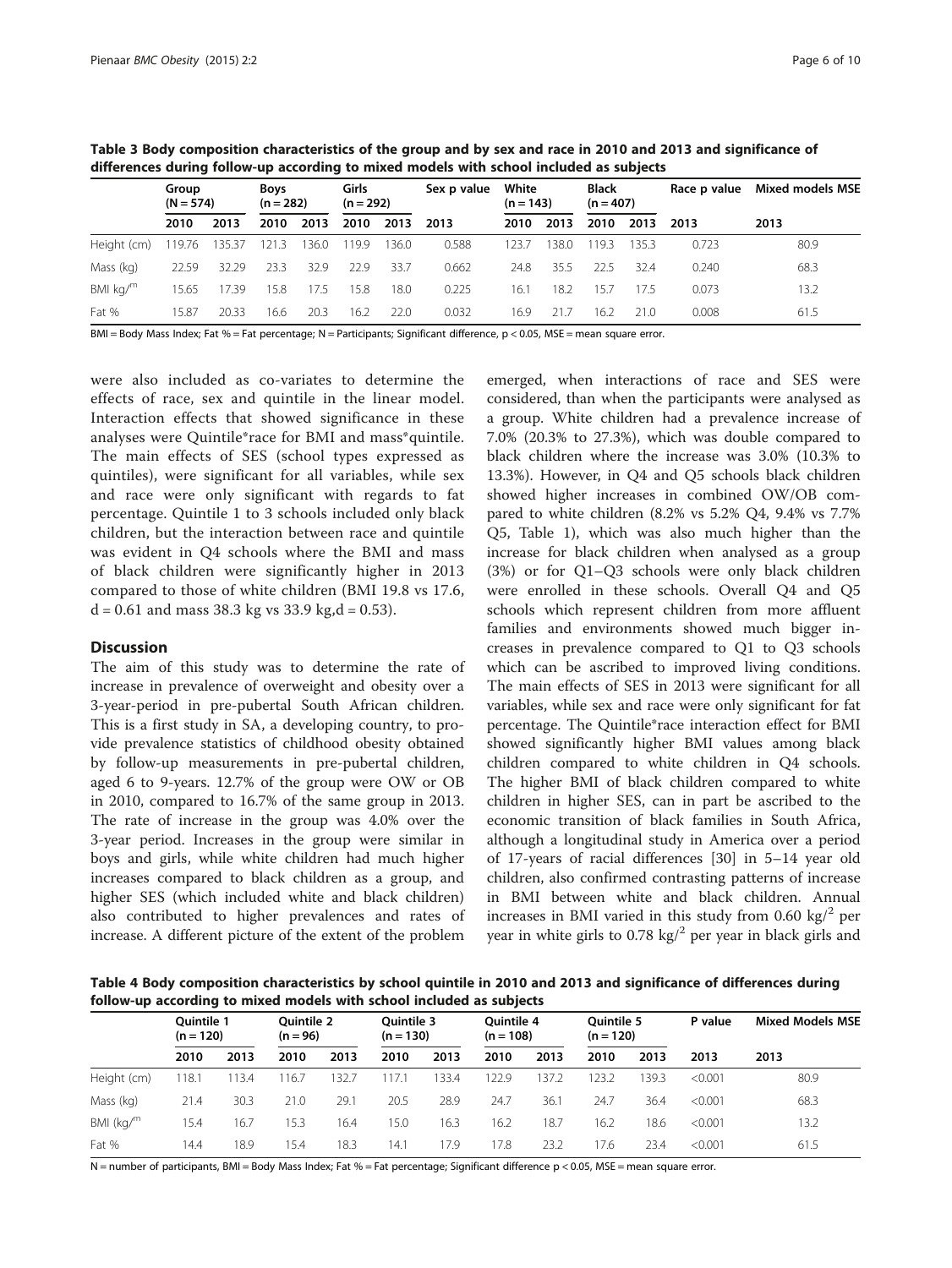yearly increases in BMI before age 18 were 25% to 55% higher in black compared to white girls. Our results, however confirm the conclusions made by Rossouw et al. [[8\]](#page-8-0) indicating that the prevalence of childhood obesity in SA does not give a true reflection of the problem, as overweight and obesity differ markedly between age groups, boys and girls, ethnic groups and geographical areas. However, evidence of an overweight/obesity transition in school-aged children in Sub-Saharan Africa is substantiated by research [\[4](#page-8-0)], while the fastest growth rates of obesity among pre-school children are also found in Africa where the number of overweight and obese children in 2010, were more than double that found in 1990 [\[6](#page-8-0)].

In order to offer a perspective on the rate of increase of 4.0% in our group over a 3-year period, we compared this percentage increase with estimated increases that are reported by other studies. There is however, a lack of longitudinal studies, to enable direct comparisons with. Studies that were used are thus not necessarily based on the same age groups or time periods and findings obtained by trend analysis, were also incorporated. Researchers studied 450 obesity surveys of 144 countries to quantify the worldwide prevalence of OW and OB among pre-school children in Africa [[6\]](#page-8-0), and reported the estimated prevalence of childhood OW and OB in Africa, in 2010, as 8.5%, which they expect to reach 12.7% in 2020, indicating a predicted increase of 4.2% over a ten-year-period. A longitudinal study of 306 black children from low income families in Jamaica, reported that overweight increased by 6% (3.5% to 9.5%), from 7–8 years to 11–12%, while tracking of BMI was also high during follow-up [[31\]](#page-9-0). An increase is also reported in OW and OB in first grade children in Chile [\[32](#page-9-0)], which is also a developing country, from 6.5% to 7.8% in boys and girls respectively in 1987, to 17% and 18.6% in 2000, which shows an increase of 12% over a 13-year period. Prevalence for developing countries is reported to have changed from 1980 to 2013 in child and adolescent boys and girls, from 8.1% to 12.9% in boys and from 8.4% to 13.4% in girls, indicating an estimate increase of 5% over this period [\[1\]](#page-8-0).

Although not directly comparable to other studies, the rate of increase of 4.0% that were found among our 6–9 year-old group of SA children, thus displayed a more rapid increase over a shorter period of time, providing evidence of an expanding epidemic in pre-pubertal children in our study. In Japan [[11\]](#page-9-0), the largest odds ratio was also observed in the 6–8year-old children in whom the prevalence of obesity more than doubled from 4.2% (1976–1980) to 9.7% (1996–2000). The increase in our group was however influenced by SES and the interaction between SES and race, indicating that white children as a group and children from higher SES which included white and black children showed the most rapid increases. Statistics reported on this prevalence among white children in other SA studies [\[2,7](#page-8-0)[,33](#page-9-0)] are also consistent with the higher prevalence found among white children. Differences reported in another SA study between ethnic groups also indicated that the results may be confounded by differences in SES [[7](#page-8-0)]. However, the higher prevalence among white children compared to black children as a group, still differs from the statistics reported in developed countries such as the USA, Canada and Norway [\[34\]](#page-9-0).

The rate of increase in overweight showed a slighter upward trend, compared to obesity prevalence which increased nearly twofold during the 3-year period. A 20 year trend analysis in Slovenia also reported a higher increase in obesity compared to overweight [[12\]](#page-9-0). A trend analysis on 1–9 year old South African children, furthermore found that overweight decreased over time, while obesity increased [[9\]](#page-8-0). The prevalence of obesity and severe obesity were studied over a period of 14 years in the USA in children, ages 2 to 19 years [[15\]](#page-9-0). From 2011 to 2012, 17.3% of the children were obese, 5.9% met criteria for class 2 obesity (BMI  $\geq$  120% of the 95<sup>th</sup> percentile and 2.1% met criteria for class 3 obesity  $(BMI \ge 140\%$  of the 95<sup>th</sup> percentile). The researchers concluded that these rates were not significantly different from 2009 to 2010, but that more severe forms of obesity have increased over the last 14 years. Although percentages of Class 2 and 3 obesity were not determined in our study, obesity prevalence was the most severe form of OB in our study, and increased more during the 3-year-period than OW, which seems to follow the same pattern as described in the USA, a developed country.

The prevalence of obesity increased more in boys compared to girls over the 3-year period although girls still had a higher prevalence of obesity during follow-up. In addition more girls moved back to a healthier BMI compared to boys over the 3-year period. This trend of a higher increase in boys is consistent with other studies worldwide. In Canadian children, an increase is reported for OW (11 to 33% in boys, 13 to 27% in girls) and OB (2% to 10% in boys and 2 to 9% in girls) between 1981 and 1996 [[16](#page-9-0)]. In 6-14-year old Japanese children, age adjusted BMI increased with 0.32 kg/ $^{\rm m}$  per 10 years in boys and 0.24 kg/<sup>m</sup> per 10 years in girls over 25-years, 6–14 years as derived from a national nutrition survey [[11\]](#page-9-0). Time trends in the UK (1995–2010) based on the Health Survey of England (HSE) indicate an increase in prevalence of boys 2–15 from 11% to 17% while prevalence in girls increased from 12% to 15%. Trend analysis in the USA [[14](#page-9-0)] of two large representative federal health surveys and data systems show a four-fold increase in obesity prevalence among 6-17-year-old male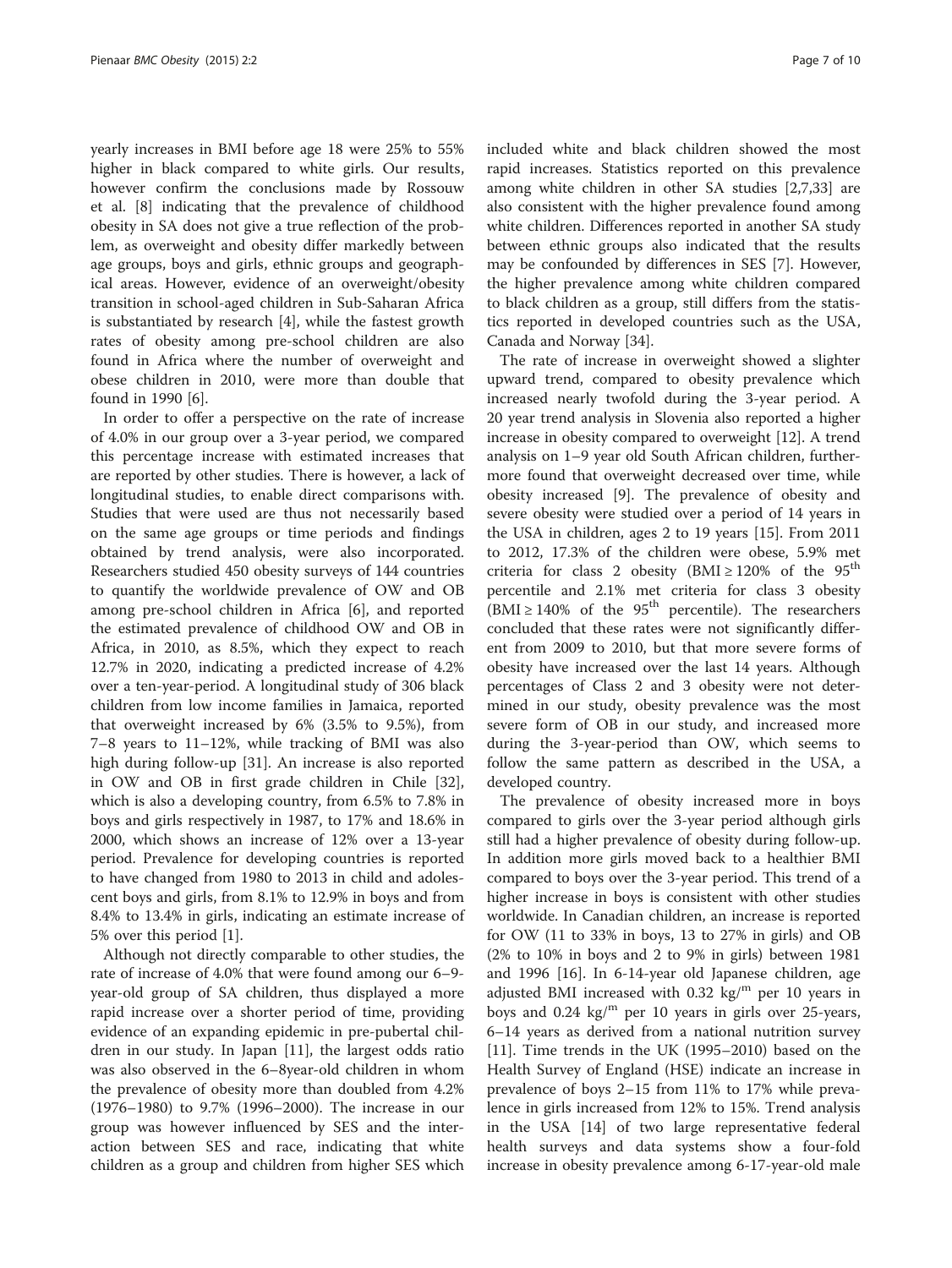(5.5% to 21.6%) and a three-fold increase among female children (5.8% to 17.7%) between 1976 and 2008. The average annual rate of increase in obesity prevalence was furthermore 4.5% for male children and 3.8% for females in this study.

Prevalence in both white (4.2%) and black children (2.0%) increased significantly over the 3-year period, although white children displayed a much bigger increase and had almost double the prevalence of obesity (27.3%) than black children (13.3%) during follow-up. The combined OW/OB prevalence increase in white children was also bigger (20.3% to 27.3%) over the 3-year period than among black children (10.3% to 13.3%), although not in Q4 and Q5 schools where the increases among black children in Q4 schools were 8.2% (26.5%–34.7%) and 10.3% (20.7%–31.0%) in Q5 schools compared to those of white children (Q4, 5.6% (13.3%–18.9% and 7.7% (Q5, 24.5%–32.2%, Table [1\)](#page-4-0). It further seems that South African children from higher SES have the highest prevalence and rates of increase in OW and OB. White children were all enrolled into the Q4 and Q5 schools that were part of the study, and these school quintiles represent more affluent schools, families and environments and also showed the highest combined prevalence. This differs from the findings of studies conducted in other countries such as the USA and UK, indicating the highest rates of obesity and severe obesity among children from minority groups or who are underserved by the health care system [\[34](#page-9-0),[35\]](#page-9-0). These studies are however conducted in developed countries while SA is considered a developing country in transition with high socio-economic disparities. It can thus be deduced that higher SES is currently associated with higher increases in overall prevalence in predominantly pre-pubertal white but also among black children in economic transition (Q4-19.4%–25.9%; Q5-23.3%–31.7%) as the increase in Q1–Q3 schools (Q1-9.1%–10%; Q2-8.3%– 8.5%, Q3-3.9%–7.7%), based mainly on statistics of black children, were much less over the same period. Q1–Q3 schools enrol children from areas with high levels of food insecurity, [[24,36,37](#page-9-0)], thus levels of underweight might be high in these schools. Black children in Q4 schools had significantly higher BMI and mass during follow-up compared to white children in these schools and their combined OW/OB prevalence increases were also higher. From this, the conclusion can be drawn that it can quite probably be the result of westernization and urbanization of more affluent black families. The high prevalence found among white children might also still be a result of the post-apartheid regime which exposed these children to circumstances equal to those in developed countries, such as sedentary lifestyles. Although many interrelated behaviour patterns can be contributing factors, decreased physical activity levels, among black girls, and higher food

security which can contribute to higher availability and intake of processed foods, can be offered as reasons for these major differences between black children in low and high SES schools. Cultural beliefs regarding ideal body mass might be furthermore a possible contributing factor to the black and white differences that were found [[36](#page-9-0)]. Spending money at school tuck shops on unhealthy foods might also play a role in the increased prevalence found in children attending Q4 and Q5 schools [\[38](#page-9-0)]. The prevalence of obesity that was established among 6–9-year old children by means of the first South African National Health and Nutrition Examination Survey (SANHANES-1), compared with the NFCS-2005, indicates a prevalence of 11.8% (OW 8.4% OB 3.4, mean BMI 16.2) (2013) and 10.3% (OW 7.8% OB 2.24, 2005, mean BMI 16.0) respectively [[39](#page-9-0)]. This survey, however, has shortcomings in the sense that it essentially refers to African and coloured children residing in SA. When compared to our prevalence of 10.3% that were established in 2010 for 6-year-old black children, and 13.3% for 9-year old black children in 2013, a similar prevalence is confirmed in this ethnic group (11.8%). A longitudinal study of 306 black children from low income families in Jamaica, also reported low prevalence's with an increase from baseline at 7–8 years (3.5%) to 9.5% at 11–12% [\[31](#page-9-0)].

Lastly, our results established that although a considerable percentage of the group transitioned over the 3-year period to an unhealthier BMI classification, a small percentage also moved to a healthier BMI. Boys and girls showed similar transition tendencies, while white children and children in schools representing higher SES (which included black children in Q4 and Q5 schools) showed higher shifts towards more unhealthy BMI's in comparison to children in lower SES school types. Decreasing tendencies were also observed in BMI levels, although to a much smaller extent compared to the increasing tendencies that were found, resulting in a significant increase in combined OW/OB between 6 and 9 years. Although our changes in BMI were over a shorter follow-up period of 3 years, it agrees with a longitudinal study on tracking of BMI in Chinese children which was done on children who were aged between 6 and 13 years at baseline, reporting that over a 6-year period (1991–1997), that BMI remained unchanged in 40% of the group, while 30% moved to a lower or higher quintile and that overweight children were 2.8 times as likely as other children to become overweight adolescents [[40\]](#page-9-0). This study, however, includes a high percentage of underweight children, and the researchers found that a smaller proportion of Chinese children in a rapidly changing society, continue to be overweight than what is reported in higher income countries.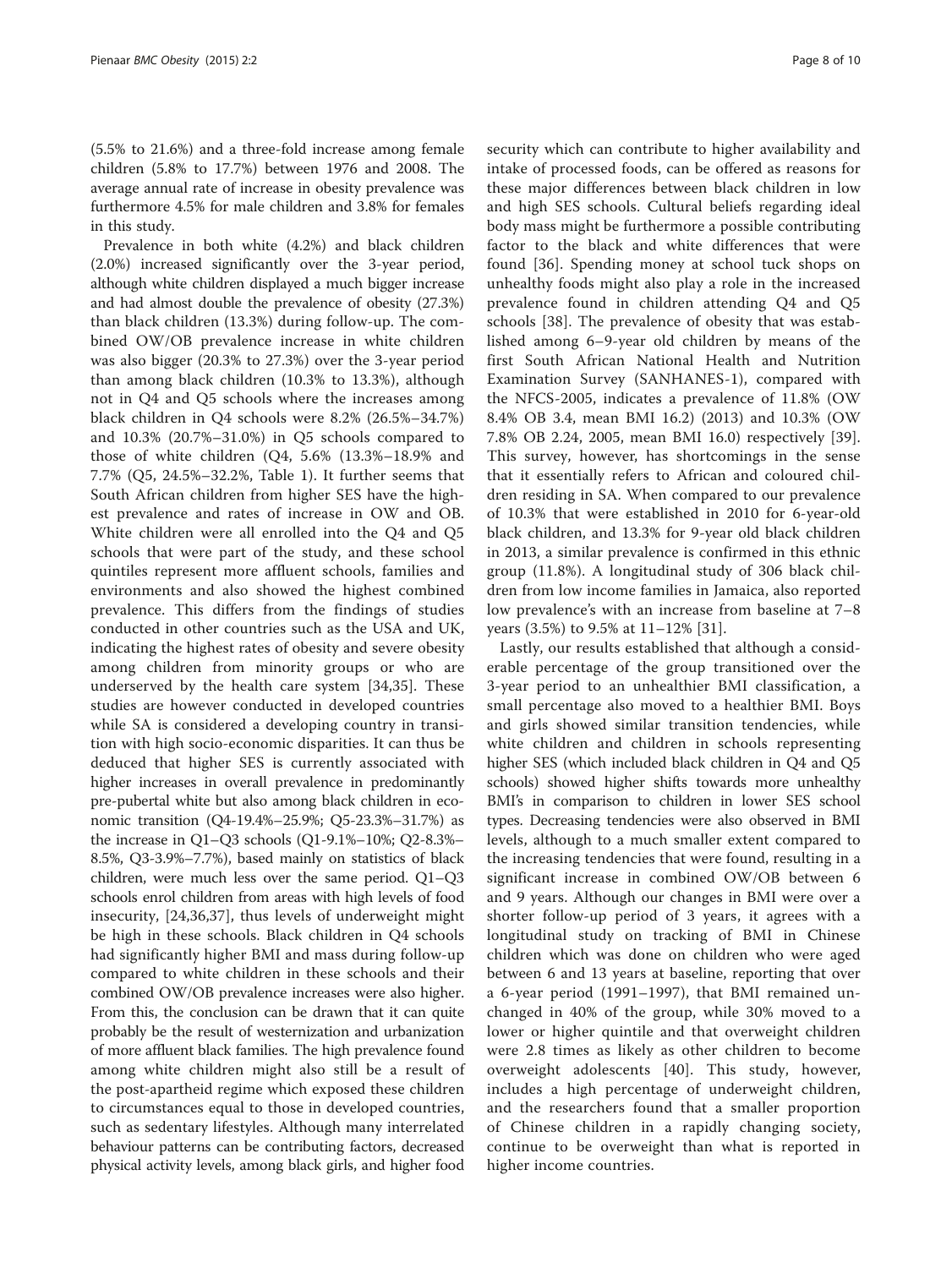<span id="page-8-0"></span>Our study had limitations that need to be taken into consideration. This was not a nationally representative study but based on regional data of only 1 of the 9 provinces in South Africa. Research incorporating prevalence's of all the provinces in SA are thus recommended. The strong points of the study are, however the stratified and longitudinal design, and the fact that the findings are based on real measurements and not self-reported height and weight data. This is also an on-going study with follow-up measurements due in 2016, which will provide an even more accurate picture of this growing problem among children over a period of 6 years as they move from early childhood into adolescence.

# Conclusion

These results confirm that pre-pubertal children living in SA, a developing country, are not excluded from the rising epidemic of childhood obesity with clear tracking tendencies. These young children are especially vulnerable to the side-effects associated with obesity such as adverse health risks, and developmental shortcomings because of their young age and consequently earlier exposure to unhealthy lifestyles and chronic conditions [[20,36\]](#page-9-0). White learners attending schools in higher socio-economic areas (Quintile 4 and 5), showed double the increase in prevalence than black children in lower SES, although OW and especially OB were also prevalent among black learners who mostly attended schools representing lower socio-economic circumstances. Black children who attended school types associated with higher SES, showed high OW/OB prevalence and clear signs of economic transition, which impacted negatively on their body composition. This trend among black families with increasing economic opportunities is a definite concern that might need a shift in how public health nutrition and medical resources are allocated in the future. The results of this study can thus help health professionals, policy makers and experts in the field of child development to plan future preventative strategies for these children who are undergoing vast changes in diet and physical activity behaviour which include clinical management or public health intervention programmes for altering body composition levels. Awareness and educational campaigns that raise concern among parents regarding the future health problems that children might encounter due to unhealthy weight status at a young age, are also important. Culturally appropriate campaigns and strategies for interventions that would be effective for each group are also recommended. Future research, including national epidemiological and tracking studies, and intervention studies in this area is recommended to obtain a better understanding of this rising global health challenge among transitional

populations. Clearly, children in developing countries, are confronted with additional challenges to their wellbeing, and are clearly not excluded from the dangers of lifestyle changes.

#### Abbreviations

NWP: North West Province; SA: South Africa; HSE: Health Survey of England; NW-CHILD: Child-Health-Integrated-Learning and Development; NWU: North-West University; BMI: Body mass index; SES: Socio Economic Status; NSCH: National surveys of 10–17 year-old children's health; NHANES: 1976–2008 National health and nutrition examination survey; OW: Overweight; OB: Obese; SANHANES-1: South African National Health and Nutrition Examination Survey.

#### Competing interests

The author declares that she has no competing interests.

#### Authors' contributions

AP is the only author of the publication and the principle investigator of the study who designed the study, did all the data analyses and prepared the paper in full.

#### Acknowledgements

This work is based upon research supported by grants received from the Medical Research Council of South Africa (MRC) and the Sugar Association of South Africa (SASA). There contributions are greatly appreciated. The author would also like to express sincere gratitude to the students, research teams and the schools and learners who participated in the study. Disclaimer: any opinion, findings and conclusions or recommendations expressed in this material are the opinion of the author and therefore the MRC and SASA do not accept any liability in this regard.

#### Received: 27 June 2014 Accepted: 16 December 2014 Published online: 07 February 2015

#### References

- Ng M, Fleming T, Robinson M, Thomson B, Graetz N, Margono C, Mullany EC, Biryukov S, Abbafati C, Abera SF, Abraham JP, Abu-Rmeileh NME, AlBuhairan FS, Alemu ZA, Alfonso R, Ali MK, Ali R, Guzman NA, Ammar W, Anwari P, Banerjee A, Barquera S, Basu S, Bennett DA, Bhutta Z, Blore J, Cabral N, Nonato IC, Chang JC, Chowdhury R, et al.: Global, regional, and national prevalence of overweight and obesity in children and adults during 1980–2013: a systematic analysis for the Global Burden of Disease Study 2013. Lancet 2014, doi:10.1016/S0140-6736(14)60460-8.
- 2. Reddy P, Resnicow K, James S, Kambaran N, Omardien R. Underweight, overweight and obesity among South African adolescents: results of the 2002 National Youth Risk Behaviour Survey. Public Health Nutr. 2008;12(2):203–7.
- 3. World Health Organisation: Obesity and Overweight Fact sheet N 311. 2013 [[http://www.who.int/mediacentre/factsheets/fs311/en/\]](http://www.who.int/mediacentre/factsheets/fs311/en/)
- 4. Muthuri SK, Francis CE, Wachira LJM, LeBlanc AG, Samson M, Onywera VO, et al. Evidence of an overweight/obesity transition among school aged children and youth in Sub Saharan Africa: a systematic review. PLoS One. 2014;9(3):e92846. doi:10.1371/journal.pone.0092846.
- 5. Flynn MAT, McNeil DA, Maloff B, Mutasingwa DM, Wu M, Ford C, et al. Reducing obesity and related chronic disease risk in children and youth: a synthesis of evidence with 'best practice' recommendations. Obes Rev. 2006;7 Suppl 1:7–66.
- 6. De Onis M, Blossner M, Borghi E. Global prevalence and trends of obesity among preschool children. Am J Clin Nutr. 2010;92:1257–64.
- Armstrong MEG, Lambert MI, Sharwood KA, Lambert EV. Obesity and overweight in South African primary school children – the health of the nation study. S Afr Med J. 2006;96:439–44.
- 8. Rossouw HA, Grant CC, Viljoen M. Overweight and obesity in children and adolescents: the South African problem. S Afr J Sci. 2012;108(5/6):1–7.
- 9. Kruger HS, Steyn NP, Swart EC, Maunder EMW, Nel JH, Moeng L, et al. Overweight among children decrease, but obesity prevalence remained high among women in South Africa, 1999–2005. Public Health Nutr. 2011;15(4):594–9.